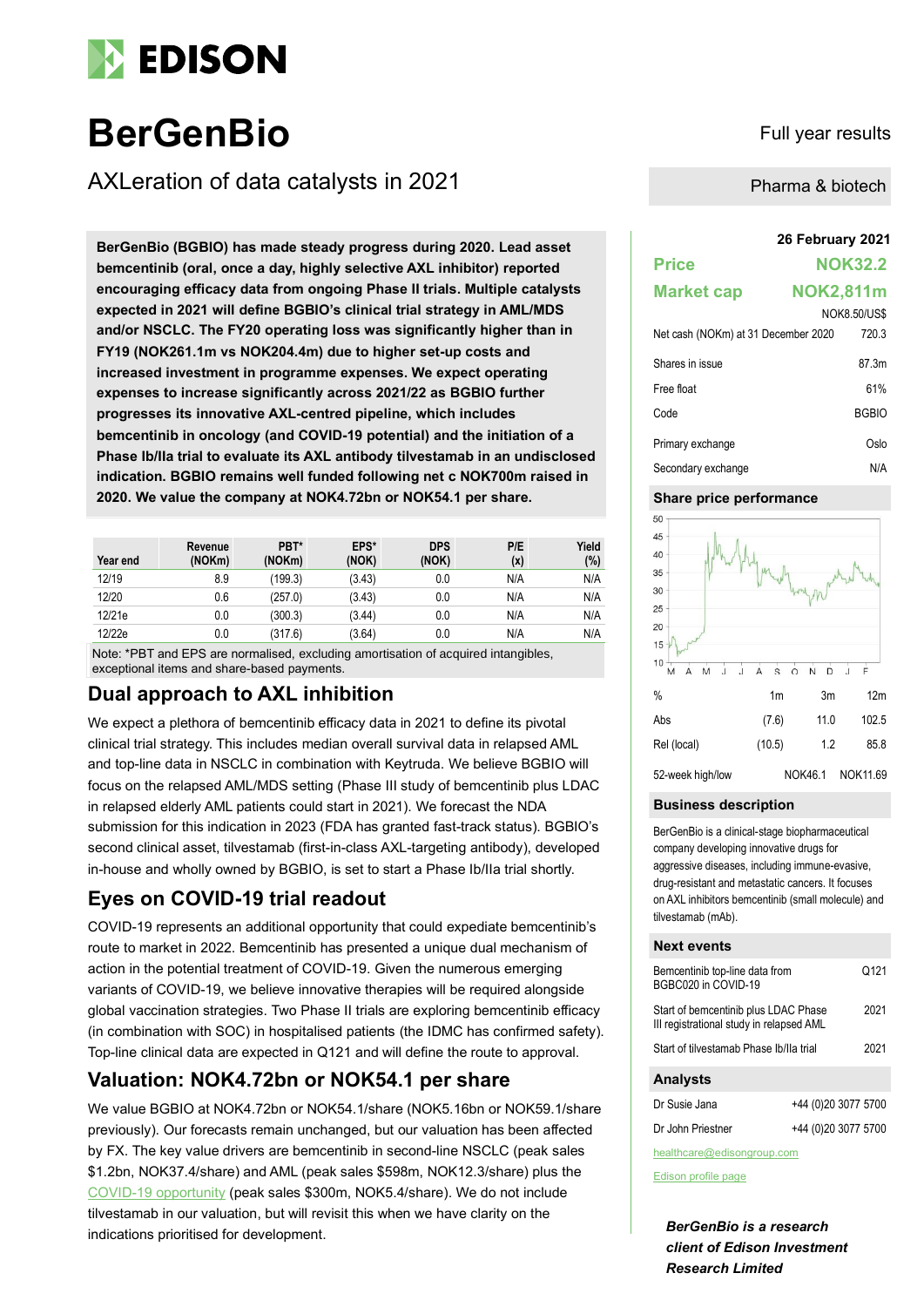

# **Bemcentinib 2021 data to define registrational trials**

BGBIO is a pioneer in AXL biology and the development of AXL inhibitors: its R&D pipeline includes bemcentinib and tilvestamab. AXL expression is a negative prognostic marker in most cancers. Its upregulation drives aggressive disease including drug-resistant, immune-evasive and metastatic cancers, as well as fibrosis and viral infection. BGBIO has shown that selective AXL inhibition may prevent and reverse acquired drug resistance and stop immune suppression, potentially augmenting the efficacy of other cancer drug classes. Bemcentinib (BGB324) is a highly selective small tyrosine kinase inhibitor (TKI) of the intracellular kinase domain, and tilvestamab (BGB149) is a fully humanised IgG1 monoclonal antibody that exhibits high affinity and selectivity for the extracellular domain. This two-pronged strategy increases the chance of success by using complementary but orthogonal treatment modalities. Importantly, bemcentinib's mechanism of action is synergistic with other therapies, making it an ideal candidate for combination therapy approaches. Parallel development of biomarkers or a companion diagnostic test could also aid monetisation.

2021 is a pivotal year, following the bemcentinib proof-of-concept data presented in 2020. Key R&D inflection points in 2021 will determine registration pathways, including median OS data (once mature) in relapsed acute myeloid leukaemia (AML), relapsed high-risk myelodysplastic syndromes (HR-MDS) and top-line clinical data from the checkpoint inhibitor refractory, non-small cell lung cancer (NSCLC) combination trial. Bemcentinib's first NDA filing (expected in 2023) is likely to be in AML and we expect the bemcentinib plus low-dose cytarabine (LDAC) combination in relapsed AML patients (FDA fast-track designation and orphan drug status granted) to form the registrationenabling Phase IIb/III study. This represents a currently unmet medical need and is a sizeable market. With the COVID-19 pandemic in focus and the BGBC020 trial rapidly enrolling in South Africa and India, top-line clinical data are anticipated in Q121. This could lead to the initiation of a Phase III trial depending on the strength of the data and the status of the pandemic later in the year.



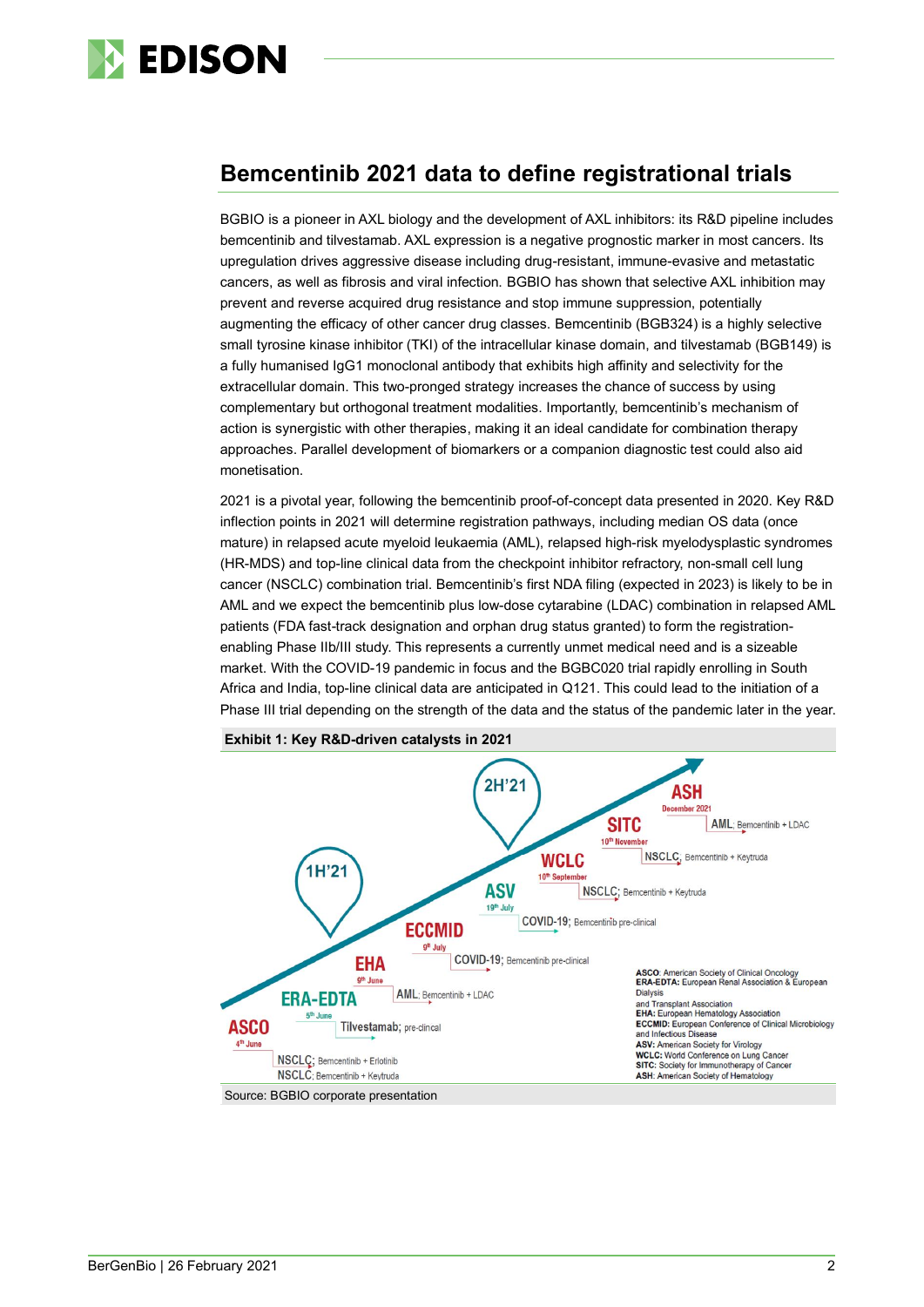

# **2021 is a pivotal year for bemcentinib**

BGBIO's strategy in oncology is to establish efficacy in proof-of-concept studies for rapid regulatory approval (bemcentinib plus LDAC in relapsed AML) and concurrently to develop line extensions (second-line NSCLC in combination with CPI Keytruda (pembrolizumab), and other indications) and move higher up the treatment paradigm. We believe that commercial prospects for the AXL inhibitor class could be propelled from defined subsets in a handful of cancer types to broader use in AXLpositive tumours (diagnosed by companion drug testing or biomarkers), and potentially in an earlier line of therapy in combination with chemotherapy, immunotherapy or targeted therapies (due to its treatment-enhancing effects).

#### **Promising data in relapsed AML warrant clinical progression**

BGBIO is exploring multiple development options for bemcentinib in AML with [two Phase II studies](https://www.edisongroup.com/publication/bemcentinib-leading-the-axl-charge/28247) underway in AML/MDS. While the bemcentinib plus LDAC combination in relapsed AML patients will be the initial focus of registration-enabling studies, it could also find utility as a first-line treatment for elderly (>60 years old) patients unsuitable for hypomethylating agents (HMAs) plus venetoclax. Furthermore, due to limited treatment options, bemcentinib could find utility as a monotherapy treatment in the second line and above for heavily pre-treated elderly patients. The ongoing multi-arm BGBC003 trial is evaluating these potential treatment scenarios.

#### **Multi-cohort study illuminates path to regulatory approval in AML**

The [BGBC003](https://clinicaltrials.gov/ct2/show/NCT02488408) study includes five cohorts in the Phase II expansion. The cohorts to focus on in the near term are Cohort B2: bemcentinib combination with LDAC in newly diagnosed (ND) or relapsed AML; and Cohort B5: further expansion of the Cohort B2 LDAC combination in relapsed AML, as these will likely define Phase IIb/III clinical trial design and registration strategy. The FDA has granted bemcentinib orphan drug and fast-track designation in AML.

[At ASH 2020,](https://www.bergenbio.com/wp-content/uploads/2020/12/ASH2020_Loges_29-Oct-2020_FINAL2-Read-Only.pdf) BGBIO presented promising interim Phase II (n=11) data for bemcentinib in combination with LDAC in elderly relapsed AML patients (Cohort B2/B5). The combination showed a significant improvement on LDAC monotherapy [\(ORR of 45%, CR/CRi of 36% and DCR of 73%\)](https://www.edisongroup.com/publication/progressing-towards-key-inflection-points/28511) and could lead to a shift in the treatment paradigm for this unmet need. It is noteworthy that the median time to remission was 3.8 months, which is indicative of an immune response. Additionally, the AXL status of patients was not reported and these high response rates could negate the need for selecting patients with high AXL expression. Key overall survival data are expected to be presented at a scientific conference in 2021 (Exhibit 1), once mature.

#### **BERGAMO study success warrants further investigation**

In August, the investigator-initiated Phase II **BERGAMO** study of bemcentinib monotherapy in AML and high-risk MDS patients [met its primary endpoint of ORR.](https://tools.eurolandir.com/tools/Pressreleases/GetPressRelease/?ID=3804414&lang=en-GB&companycode=no-bergen&v=) This trial recruited patients who had failed (r/r) first-line treatment with HMAs, an unmet need. Data presented at [ASH 2020](https://www.bergenbio.com/wp-content/uploads/2020/12/ASH-BERGAMO_AK_final3-Read-Only.pdf) highlight meaningful clinical efficacy in the MDS population (CR/CRi of 18% and DCR of 36%). The mDOR was already longer than the current mOS for this patient population (nine vs six months). Patient AXL status was predictive of responders. This population is less frail and has a higher likelihood of achieving an immune response and clinical benefit such that these results warrant further development and additional translational analyses are ongoing. Key overall survival data is expected to be presented at a scientific conference in 2021 (Exhibit 1).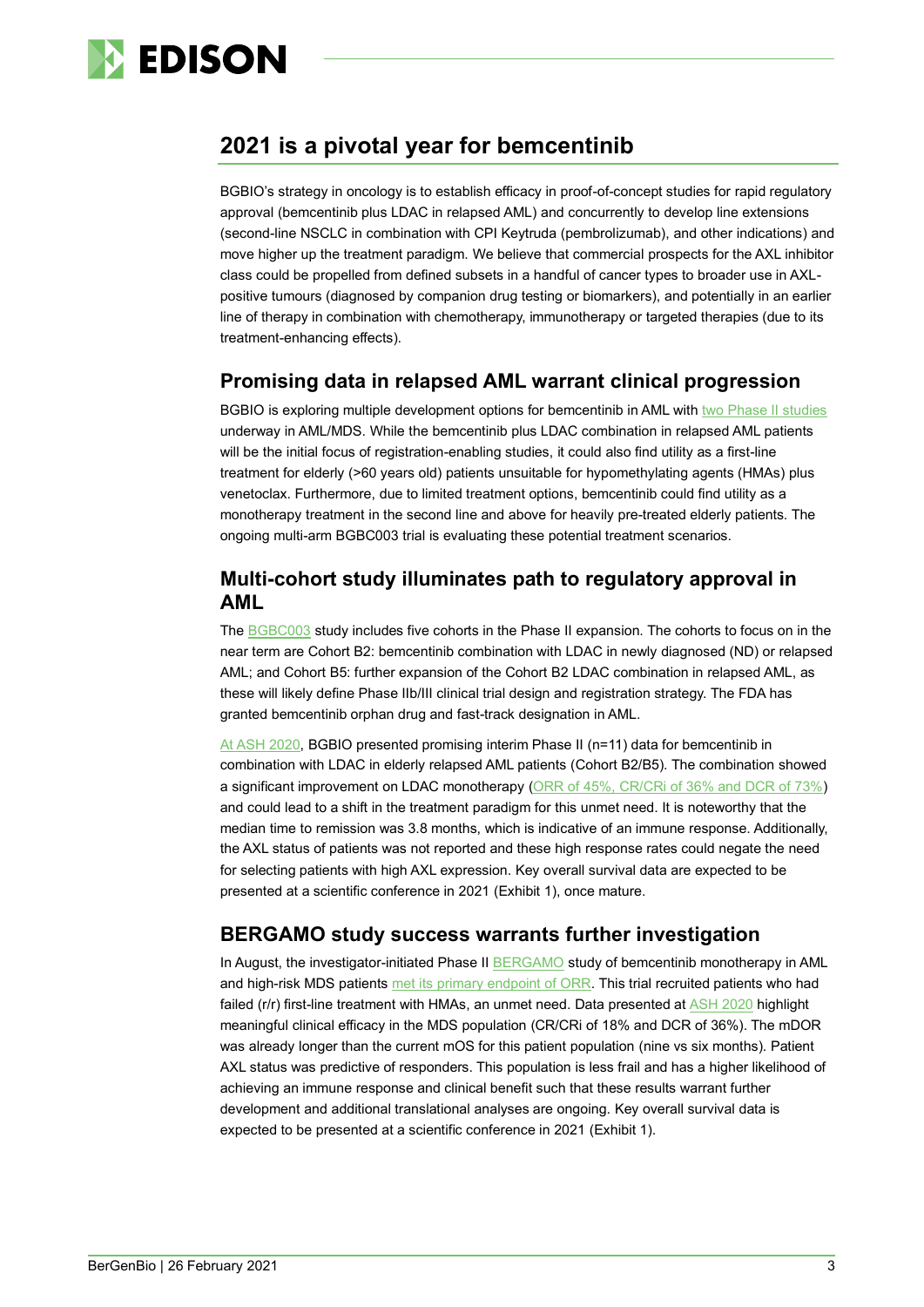

#### **Significant opportunity in second-line NSCLC**

NSCLC, in our view, represents a [significant opportunity.](https://www.edisongroup.com/publication/bemcentinib-leading-the-axl-charge/28247) Bemcentinib in combination with Keytruda (CPI) could enable a treatment paradigm shift by addressing PD-L1 resistance. Bemcentinib is being evaluated in a broad Phase II study (BGBC008) with multiple cohorts including monotherapy and combination with standard-of-care Keytruda. CPIs are increasingly used as a first-line standard of care for patients not harbouring a specific driver mutation (approximately 75% of patients). The advancement of Keytruda to the first-line setting in metastatic NSCLC has left a vacuum in the second line, with limited treatment options (chemotherapy agents such as docetaxel or Taxol that achieve ORR <10% for a limited duration). This has created a high unmet medical need and a large market potential for a well-tolerated therapy such as bemcentinib that could increase patient responses to Keytruda.

The pivotal registration study is likely to focus on a bemcentinib plus Keytruda combination in PD-L1 resistant NSCLC patients, an unmet need. Additionally, we highlight that bemcentinib's utility in NSCLC could be further defined in earlier lines of treatment and in combination with targeted therapies (the combination with Tarceva showed [a deepening of response](https://www.bergenbio.com/wp-content/uploads/2018/09/2018WCLC_BGBC004_Byers-et-al.pdf) in a Phase II study in first/second-line NSCLC). BGBIO is currently in discussions with regulatory authorities regarding the registrational Phase IIb/III trial design, but we believe it is likely to compare the combination of bemcentinib and Keytruda vs current standard-of-care docetaxel (chemotherapy). The ongoing [BGBC008](https://clinicaltrials.gov/ct2/show/NCT03184571) consists of [three cohorts.](https://www.edisongroup.com/publication/bemcentinib-leading-the-axl-charge/28247)

#### **Cohort B points to C for registrational study**

Positive interim Phase II data were recently presented a[t WCLC 2020](https://www.bergenbio.com/wp-content/uploads/2021/01/WCLC2020_Krebs_20Nov2020_draftv4.0.pdf) for bemcentinib in combination with Keytruda as a second/third-line treatment option in NSCLC patients who have relapsed after checkpoint inhibitor therapy. The number of biomarker evaluable patients has increased to 14 (from 12). However, the additional patients were both cAXL negative. The headline DCR for cAXL-positive patients was unchanged (86%), but increased to 29% for cAXL-negative patients. This builds on data presented at the [Next Gen Immuno-Oncology Congress](https://www.bergenbio.com/wp-content/uploads/2020/06/Next-Gen-IO-Presentation-25-June-2020.pdf) in June 2020 (median progression-free survival 2.5x longer for cAXL-positive patients), underlining a real clinical benefit. Although in small patient numbers, these results are meaningful and suggest that bemcentinib has the potential to reverse acquired resistance to CPIs in previously treated AXLpositive NSCLC patients and extend the efficacy of these immunotherapies [\(data presented at](https://www.bergenbio.com/wp-content/uploads/2020/11/SITC2020_Spicer_BGBC008_Cohort_B1_24_Sept_20_v4.2_FINAL-1.pdf)  [SITC 2020\)](https://www.bergenbio.com/wp-content/uploads/2020/11/SITC2020_Spicer_BGBC008_Cohort_B1_24_Sept_20_v4.2_FINAL-1.pdf). The combination continues to be well tolerated. Top-line data from Cohort B are expected to be presented at a scientific conference in 2021 (Exhibit 1). These results further validate BGBIO's CAXL score and the hypothesis that AXL status is predictive of treatment response.

## **Multiple opportunities in COVID-19**

COVID-19 represents an additional opportunity that could expediate bemcentinib's route to market in 2022. Two ongoing Phase II trials [\(ACCORD-2](https://www.clinicaltrialsregister.eu/ctr-search/trial/2020-001736-95/GB) in the UK and BGBC020 in South Africa and India) will determine efficacy (suppression of viral entry and activation of the patient's immune system) in hospitalised patients. While both Phase II studies are randomised and statistically powered, we note the broad inclusion criteria for both and the likely requirement for an additional, more focused trial to confirm efficacy in a specific patient population. Top-line data from BGBC020 are anticipated in Q121 and will define the route to regulatory approval.

We believe the continued approval of multiple COVID-19 vaccines is likely to lead to widespread vaccination. However, this will take time on a global level and, furthermore, data on durability and the impact of mutagenicity will increasingly become evident as new strains of the virus continue to emerge. In the meantime, for the next few years, from a global public health perspective, there remains a need for effective treatment options, at least until wide-scale vaccination has curbed the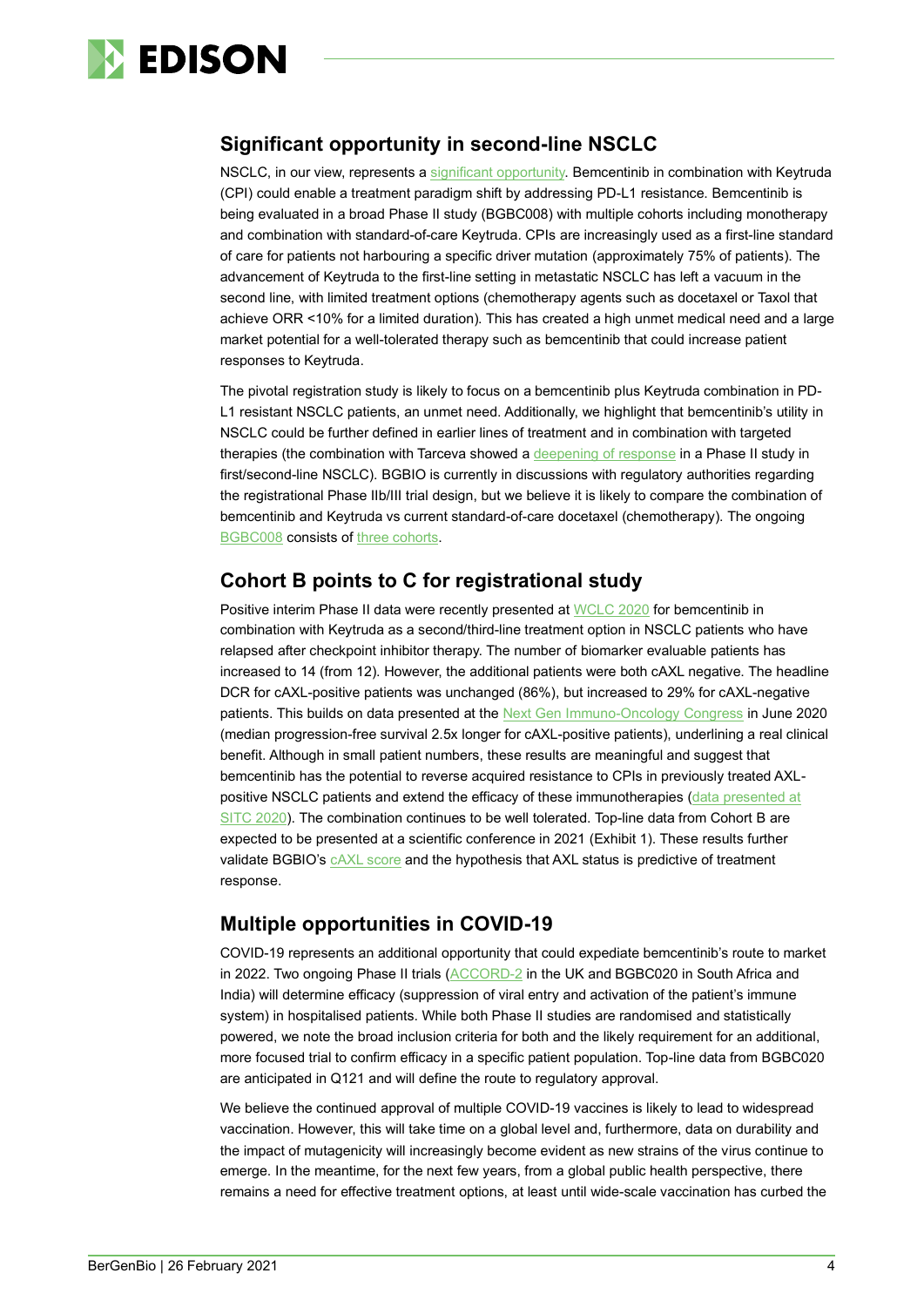

pandemic, assuming mutagenicity does not have an impact on vaccine efficacy. There remains an urgent need for a range of treatments that work in different ways across the entire treatment spectrum of mild to severe disease.

Bemcentinib has presented a [unique dual mechanism of action](https://www.edisongroup.com/publication/bemcentinib-leading-the-axl-charge/28247) that could prevent viral intracellular entry and augment the type 1 interferon response (a key antiviral defence mechanism). It does not directly target the SARS-CoV-2 spike protein ACE2 interaction, an approach taken by the majority of vaccines, which could be a significant advantage given that the emergence of new variants with mutations of the spike protein have brought the efficacy and durability of these vaccines into question. Bemcentinib may therefore be variant (spike protein) agnostic and could find use in combination with a treatment that targets the spike protein ACE2 pathway.

The Phase II BGBC020 trial is enrolling rapidly and two independent data monitoring committee (IDMC) meetings have confirmed safety and that bemcentinib is well tolerated in these patients. The totality of the data expected in Q121 will include patients enrolled in different countries and will likely include a range of COVID-19 variants, providing a robust data set to determine the best pathway to regulatory approval. The standard of care and competitive landscape are evolving rapidly, with many potential therapies in the late stages of development for the treatment of COVID-19 pointing towards a likely fragmented market. We maintain our peak sales of \$300m and adopt a 'wait-and-see' approach in light of this and global vaccination programmes.

## **Global partnering deal economics will depend on data**

Given the potential breadth of use for the AXL inhibitor class, we believe a global partnering deal to be the most value-maximising proposition. As the data unfold and bemcentinib progresses in Phase III, positive registrational intent data would validate the class and could command significant deal economics. A global partner with additional resources to invest in a fuller and wider programme in oncology would make sense, while BGBIO could focus its own efforts on fibrosis and virology. We also believe that a proof-of-concept in one indication could have a read across effect to other indications with known overexpression of AXL, for a potential partner (one with an established PD-1 inhibitor, for example, would make sense). [In our assumptions on a deal](https://www.edisongroup.com/publication/bemcentinib-leading-the-axl-charge/28247) (our model assumes 2023), we reflect biotech licensing deals that have included assets with potential in multiple indications as the benchmark. Based on deals that have occurred since 2015, we assume an upfront payment of c \$250m and c \$1.4bn in total milestones (one-third allocated to R&D-related payments and the rest commercial milestones). We assume tiered royalty rates of 15–18% on sales.

# **Tilvestamab moving into Phase Ib/IIa development**

The Phase Ia first-in-human study evaluating anti-AXL monoclonal antibody (mAb) tilvestamab has completed, confirming pharmacokinetics with no dose-limiting toxicity up to the maximum tested dose of 3mg/kg. mAbs such as tilvestamab are administered intravenously (unlike small molecule bemcentinib, which can be taken orally) and this lends to longer half-life, which allows weeks between dosing instead of the daily dosing of small molecules. This can prove advantageous for treating chronic diseases (like fibrosis) as it increases treatment adherence, although it is less convenient. BGBIO has not yet disclosed its development plans for tilvestamab, which has the potential to be used in both oncology and fibrotic indications. Following completion of the Phase Ia study, BGBIO expects to initiate the Phase Ib/IIa multiple ascending dose trial. We believe that the development of tilvestamab is most likely to be pursued primarily in fibrosis due to the potential for pricing negotiations without affecting other indications, as fibrotic treatments in general reimburse at a lower rate than oncology treatments. We note tha[t approximately 30% of people](https://www.bmj.com/content/370/bmj.m3001) with SARS or Middle East Respiratory Syndrome (MERS) had persistent lung abnormalities after their acute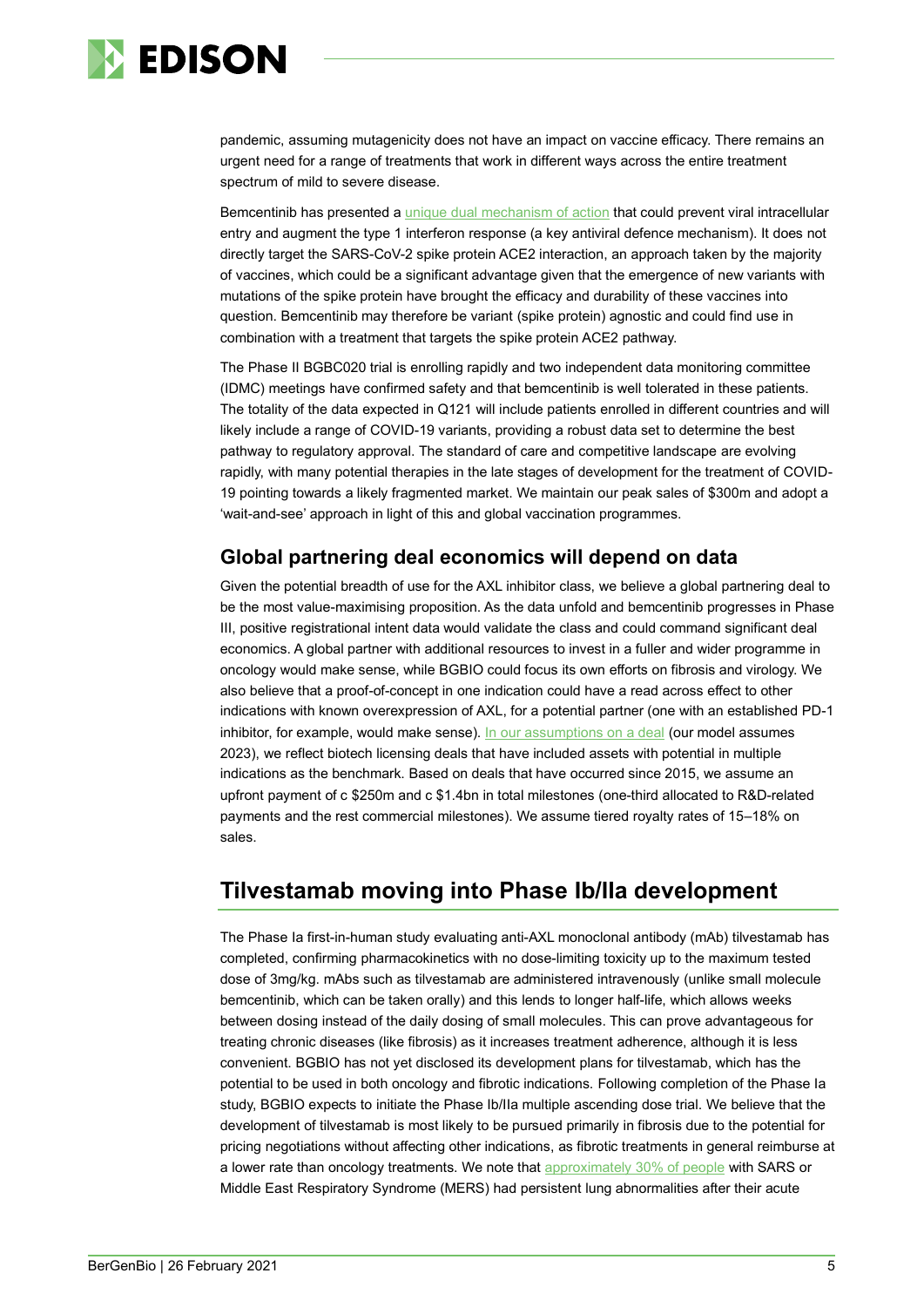

illness. The NHS recently published guidance that sets out the expected aftercare needs of patients recovering from COVID-19 infections and identifies potential longer-term respiratory problems, including chronic cough, fibrotic lung disease, bronchiectasis and pulmonary vascular disease. We believe BGBIO's fully humanised antibody tilvestamab (administered intravenously), which is highly selective for AXL, could have the potential to be developed for chronic COVID-19-related lung fibrosis.

# **Valuation**

We value BGBIO at NOK4.72bn or NOK54.1/share, previously NOK5.16bn or NOK59.1/share based on a risk-adjusted NPV analysis, which includes net cash of NOK720.3m at 31 December 2020. Our forecast [assumptions are unchanged.](https://www.edisongroup.com/publication/bemcentinib-leading-the-axl-charge/28247) FX (US\$/NOK spot rate) has negatively affected the valuation, but has marginally increased our forecast peak sales (€/US\$ spot rate) as ex-US sales are forecast in euros. Our risk-adjusted valuation includes bemcentinib in second-line NSCLC (peak sales \$1.2bn, NOK37.4/share) and second-line AML (peak sales \$598m, NOK12.3/share) oncology indications plus the COVID-19 opportunity (\$300m peak sales, NOK5.4/share), Exhibit 2. We assume a licensing deal for bemcentinib (in all oncology) after registrational intent data in AML and include a pay away to Rigel Pharmaceuticals based on the original in-licensing deal. We do not assign any value to tilvestamab, as BGBIO is progressing this asset, and when we have clarity on the prioritised indications for development, we will review its potential. We highlight that as a wholly owned asset, high economic value potentially resides in tilvestamab.

| Exhibit 2: Sum-of-the-parts BerGenBio valuation |  |
|-------------------------------------------------|--|
|                                                 |  |

| Product                 | <b>Indication</b> | Launch | Peak sales<br>\$m\$ | <b>NPV</b><br>(NOKm) | Probability<br>of success | rNPV<br>(NOKm) | NPV/share<br>(NOK) |
|-------------------------|-------------------|--------|---------------------|----------------------|---------------------------|----------------|--------------------|
| Bemcentinib             | 2L AML            | 2024   | 598                 | 3.010.5              | 35%                       | 1.072.7        | 12.29              |
| Bemcentinib             | 2L NSCLC          | 2025   | 1.183               | 7.453.3              | 35%                       | 3.263.1        | 37.40              |
| Bemcentinib             | COVID-19          | 2022   | 300                 | 3.363.6              | 15%                       | 472.0          | 5.41               |
| Payments to Rigel       |                   |        |                     |                      |                           | (805.1)        | (9.23)             |
| Net cash at 31 Dec 2020 |                   |        |                     | 720.3                | 100%                      | 720.3          | 8.25               |
| Valuation               |                   |        |                     | 14.547.7             |                           | 4.723.0        | 54.1               |

Source: Edison Investment Research. Note: WACC = 12.5%.

# **Financials**

BGBIO reported an operating loss of NOK261.1m in FY20, significantly higher than FY19 (NOK204.4m) due to higher set-up costs and increased investment in programme expenses (c 80% of total operating expenses are attributable to R&D activities). We expect R&D expenses to increase from 2021 to support the advancing clinical trials of bemcentinib across its oncology indications and the potential Phase III study in COVID-19. Additionally, BGBIO expects to progress tilvestamab into Phase Ib/IIa trials. Thus, we forecast the operating loss will increase to NOK305.5m in 2021 and to NOK319.9m in 2022. Following a net capital raise of c NOK700m in 2020, BGBIO is well funded in the near term and had a comfortable net cash position of NOK720.3m at 31 December 2020. If the COVID-19 programme does not proceed into Phase IIb/III, the cash reach is likely to extend into 2023 but, if it does proceed, existing cash would be sufficient until 2022. Given the numerous emerging variants of COVID-19, we believe innovative therapies will be required alongside global vaccination strategies such that the rapidly developing COVID-19 programme is the main focus area for us in terms of cash flows in the near term (2021/22).

Furthermore, under the licensing deal with Rigel, a total of \$36m could become payable in 2021/22, but only if all goes well with the COVID-19 programme. \$8m is due on Phase IIb/III trial initiation, but if the Phase IIb/III trial in COVID-19 is successful, the remainder of the R&D-related payments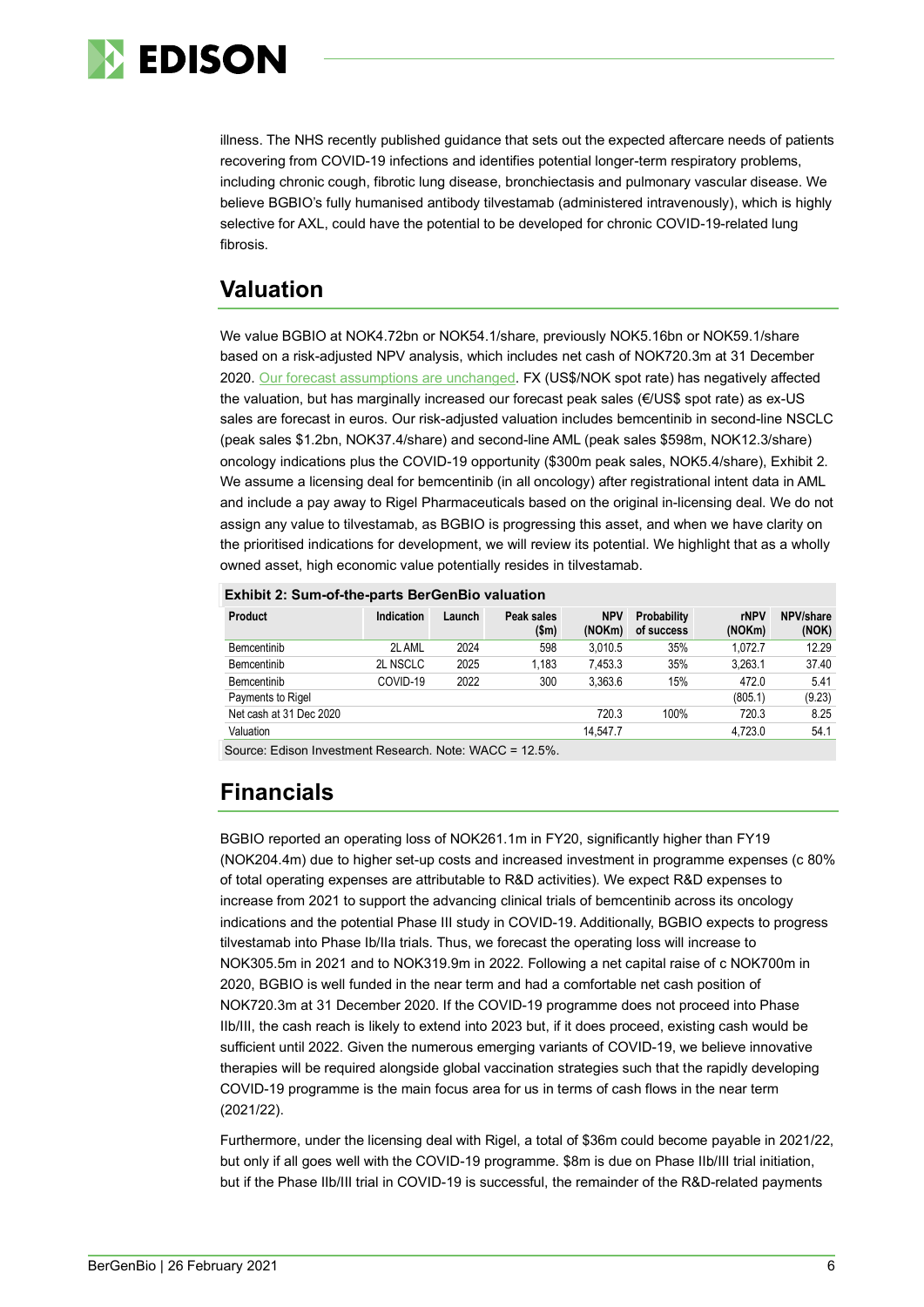

could be covered from multiple sources, in our view. Additionally, in 2021, BGBIO could initiate pivotal trials in AML and/or NSCLC. Funding these programmes will depend on the interplay of whether the COVID-19 programme moves into a Phase III trial, what payments to Rigel will be made and how successful the initial launch of bemcentinib for the treatment of COVID-19 is. For the COVID-19 opportunity, we have modelled peak sales immediately after the launch. So, even though the new COVID-19 programme decreases the visibility of cash burn in the next two years, the potentially rapid uptake of the drug is a significant prize. Our current financial projections do not include the milestones to Rigel, nor the potential sales in 2022.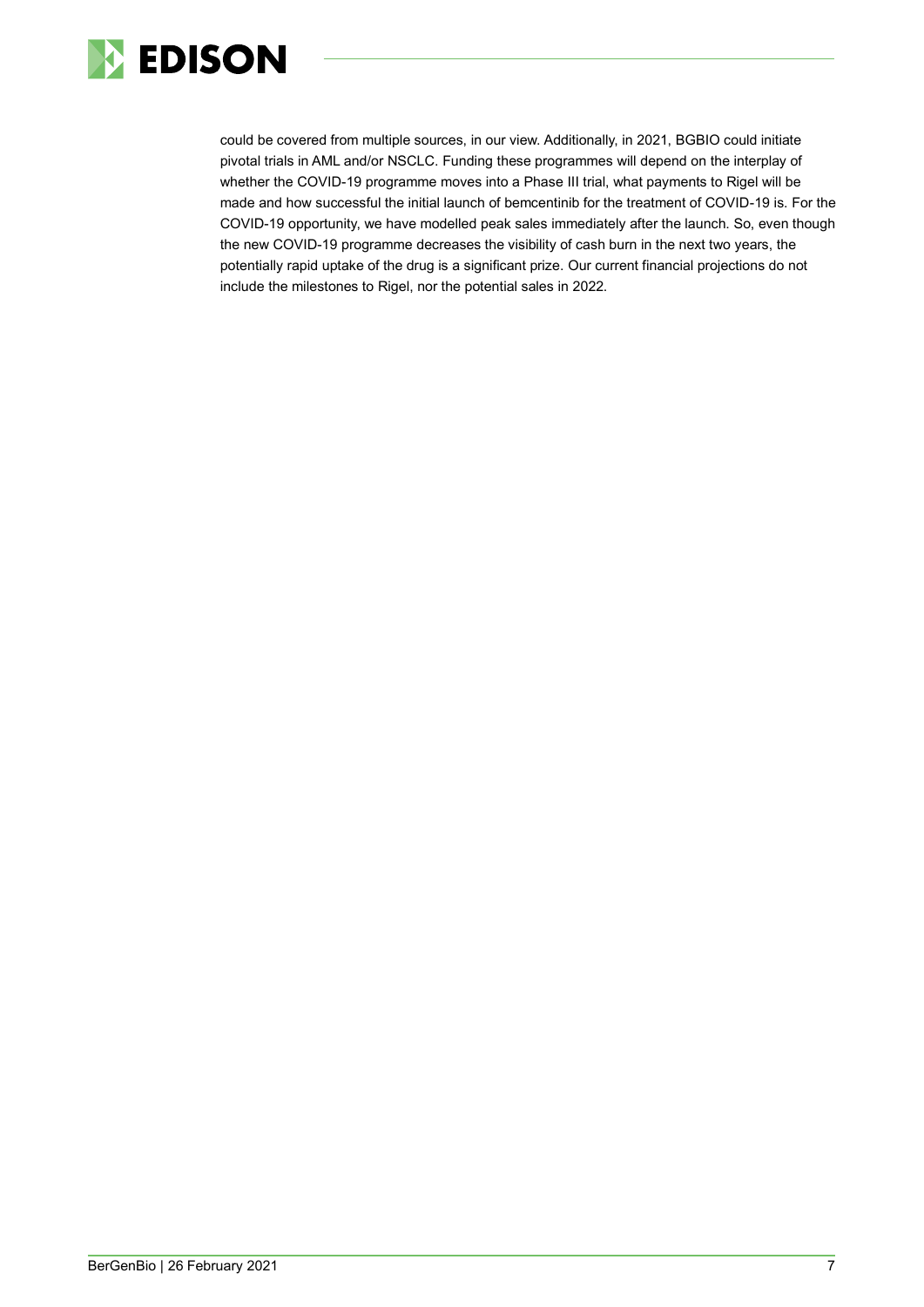

| <b>Exhibit 3: Financial summary</b>           |            |            |              |              |              |
|-----------------------------------------------|------------|------------|--------------|--------------|--------------|
| Accounts: IFRS, year-end 31 December, NOK000s | 2018       | 2019       | 2020         | 2021e        | 2022e        |
| <b>PROFIT &amp; LOSS</b>                      |            |            |              |              |              |
| Operating revenues                            | 2,335      | 8,900      | 601          | $\mathbf{0}$ | 0            |
| Licensing revenues                            | 2,335      | 8,900      | 601          | $\mathbf{0}$ | $\mathbf{0}$ |
| Other revenues                                | 0          | 0          | $\Omega$     | $\mathbf{0}$ | $\mathbf{0}$ |
| Total operating expenses                      | (196, 874) | (213, 274) | (261, 692)   | (305, 499)   | (319, 862)   |
| Other operating expenses (R&D)                | (133, 699) | (141, 630) | (163, 442)   | (205, 937)   | (216, 234)   |
| EBITDA (reported)                             | (194, 335) | (203, 589) | (260, 365)   | (305, 120)   | (319, 562)   |
| Depreciation and amortisation                 | (204)      | (785)      | (726)        | (379)        | (299)        |
| Reported operating income                     | (194, 539) | (204, 374) | (261,091)    | (305, 499)   | (319, 862)   |
| Operating margin %                            | N/A        | N/A        | N/A          | N/A          | N/A          |
| Finance income/(expense)                      | 2,793      | 5,096      | 4,062        | 5,166        | 2,277        |
| Exceptionals and adjustments                  |            | 0          | 0            | 0            | 0            |
| Profit before tax (reported)                  | (191, 746) | (199, 278) | (257, 029)   | (300, 333)   | (317, 585)   |
| Income tax expense                            | 0          | 0          | 0            | 0            | 0            |
| Net income (reported)                         | (191, 746) | (199, 278) | (257, 029)   | (300, 333)   | (317, 585)   |
| Basic average number of shares (m)            | 53.3       | 58.0       | 74.9         | 87.3         | 87.3         |
| Year-end number of shares (m)                 | 54.7       | 61.1       | 87.3         | 87.3         | 87.3         |
| Basic EPS (NOK)                               | (3.60)     | (3.43)     | (3.43)       | (3.44)       | (3.64)       |
| Adjusted EPS (NOK)                            | (3.60)     | (3.43)     | (3.43)       | (3.44)       | (3.64)       |
| Dividend per share (NOK)                      | 0.0        | 0.0        | 0.0          | 0.0          | 0.0          |
| <b>BALANCE SHEET</b>                          |            |            |              |              |              |
| Property, plant and equipment                 | 581        | 974        | 2,332        | 2,020        | 1,787        |
| Intangible assets                             | 0          | 0          | $\mathbf{0}$ | 0            | 0            |
| Total non-current assets                      | 581        | 974        | 2,332        | 2,020        | 1,787        |
| Cash and equivalents                          | 360,414    | 253,586    | 721,641      | 432,656      | 118,128      |
| Other current assets                          | 17,831     | 15,818     | 14,228       | 15,023       | 14,626       |
| <b>Total current assets</b>                   | 378,245    | 269,404    | 735,869      | 447,679      | 132,753      |
| Total non-current liabilities                 | 0          | 0          | 1,367        | 1,367        | 1,367        |
| Trade and other payables                      | 23,939     | 26,746     | 22,550       | 33,841       | 35,668       |
| Other current liabilities                     | 12,875     | 21,803     | 38,046       | 38,585       | 39,185       |
| Provisions                                    | 4,732      | 2,074      | 6,008        | 6,008        | 6,008        |
| <b>Total current liabilities</b>              | 41,546     | 50,623     | 66,604       | 78,434       | 80,861       |
| Equity attributable to company                | 337,280    | 219,754    | 670,229      | 369,896      | 52,311       |
| <b>CASH FLOW STATEMENT</b>                    |            |            |              |              |              |
| Profit before taxes                           | (191, 746) | (199, 278) | (257, 029)   | (300, 333)   | (317, 585)   |
| Depreciation and amortisation                 | 204        | 785        | 726          | 379          | 299          |
| Share based payments                          | 1,678      | 3,842      | 7,412        | 0            | 0            |
| Other adjustments                             | 1,712      | (2,990)    | 4,644        | 0            | $\mathbf{0}$ |
| Movements in working capital                  | 1,446      | 13,164     | 13,572       | 11,620       | 3,410        |
| Interest paid/received                        | 0          | (2, 206)   | (3,614)      | 0            | 0            |
| Income taxes paid                             | 0          | 0          | 0            | 0            | 0            |
| Cash from operations (CFO)                    | (186, 706) | (186, 683) | (234, 290)   | (288, 333)   | (313, 876)   |
| Capex                                         | (228)      | 0          | (67)         | (67)         | (67)         |
| Acquisitions & disposals net                  | 0          | 0          | 0            | 0            | 0            |
| Other investing activities                    | 0          | 2,206      | 3,614        | 0            | 0            |
| Cash used in investing activities (CFIA)      | (228)      | 2,206      | 3,548        | (67)         | (67)         |
| Net proceeds from issue of shares             | 176,998    | 77,910     | 700,092      | 0            | 0            |
| Movements in debt                             | 0          | 0          | 0            | 0            | 0            |
| Other financing activities                    | 0          | (593)      | (585)        | (585)        | (585)        |
| Cash from financing activities (CFF)          | 176,998    | 77,317     | 699,507      | (585)        | (585)        |
| Cash and equivalents at beginning of period   | 370,350    | 360,414    | 253,586      | 721,641      | 432,656      |
| Increase/(decrease) in cash and equivalents   | (9,936)    | (107, 160) | 468,765      | (288, 985)   | (314, 528)   |
| Effect of FX on cash and equivalents          | 0          | 332        | (710)        | 0            | 0            |
| Cash and equivalents at end of period         | 360,414    | 253,586    | 721,641      | 432,656      | 118,128      |
| Net (debt)/cash                               | 360,414    | 253,586    | 720,274      | 431,289      | 116,761      |
|                                               |            |            |              |              |              |

Source: Company accounts, Edison Investment Research